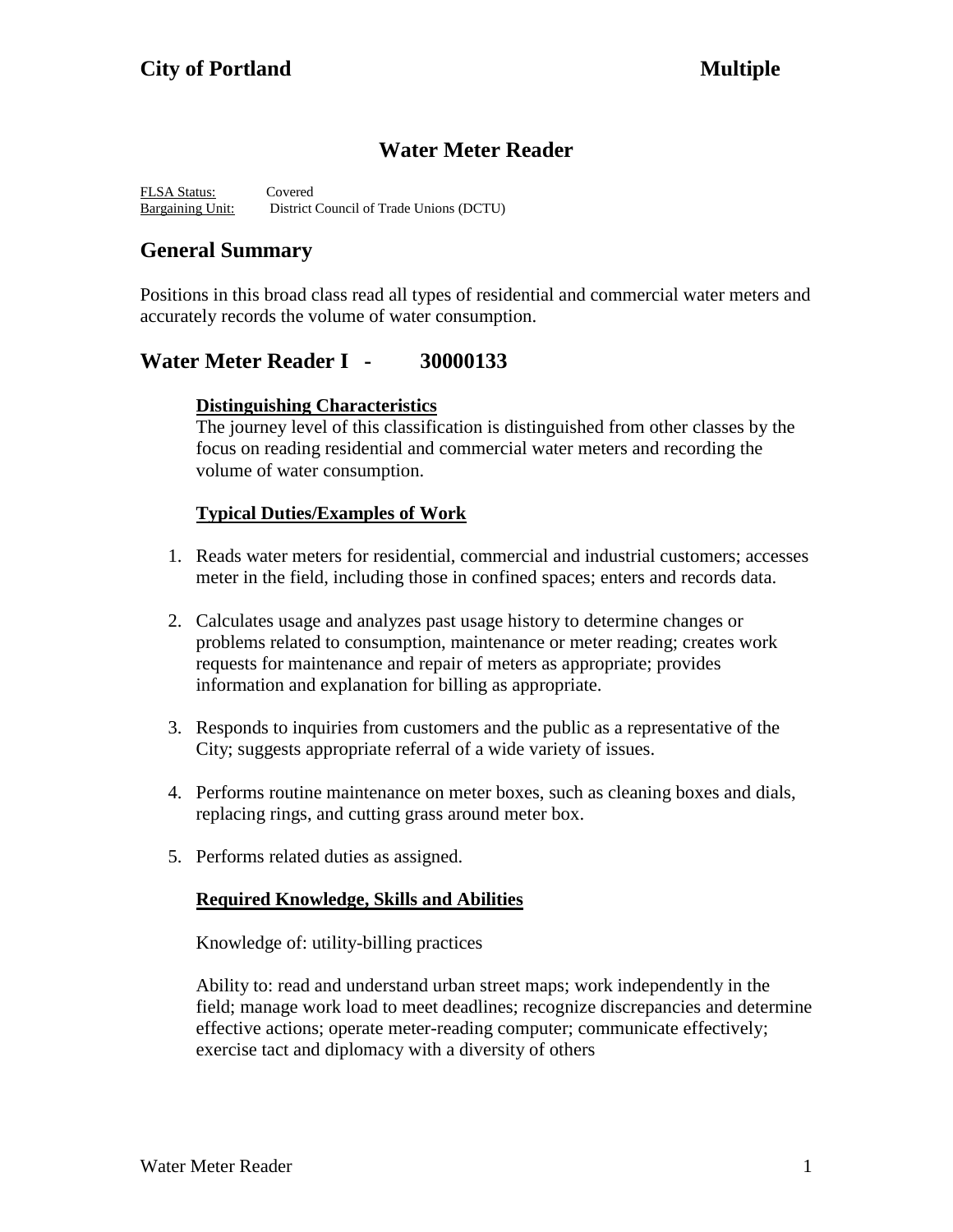Skill in: basic math computations; maintaining accurate records

### **Special Requirements**

Valid state driver's license; confined space entry certification; first aid/CPR certification

### **Classification History:**

Adopted: 2-03-99:

Class created as a result of DCTU Classification and Compensation Study 1998-99. This class is composed of the following classes:

1710 Water Meter Reader Adopted 08-19-75

June 2009 - Change Job Class number from 1700 to 30000133, due to system change.

# **Water Meter Reader II - 30000134**

### **Distinguishing Characteristics**

The advanced journey level of this class typically performs more specialized work and serves as lead worker. It is distinguished from the Meter Reader I class by its responsibility for administering the handheld system, leading the work of the unit, troubleshooting, and implementing operational or equipment improvements.

### **Typical Duties/Examples of Work**

- 1. Provides lead direction to Meter Readers including plans, schedules, coordinates, assigns, and oversees the completion of work
- 2. Determines resource needs of work group and maintains inventory of equipment and supplies.
- 3. Reviews the work of and provides training and guidance to assigned staff.
- 4. Oversees the operational activities of assigned work area; creates graphs and spreadsheets to track activity levels.
- 5. Reads non-routed sewer only commercial accounts; and manhole and confined space meters.
- 6. Troubleshoots and recommends solutions; implements new technology and operational changes.
- 7. Administers handheld meter reading system including loading and unloading routes and readings; verify and track work assignments; problem solve, implement operational or technology changes, communication with vendor; maintain and track equipment.